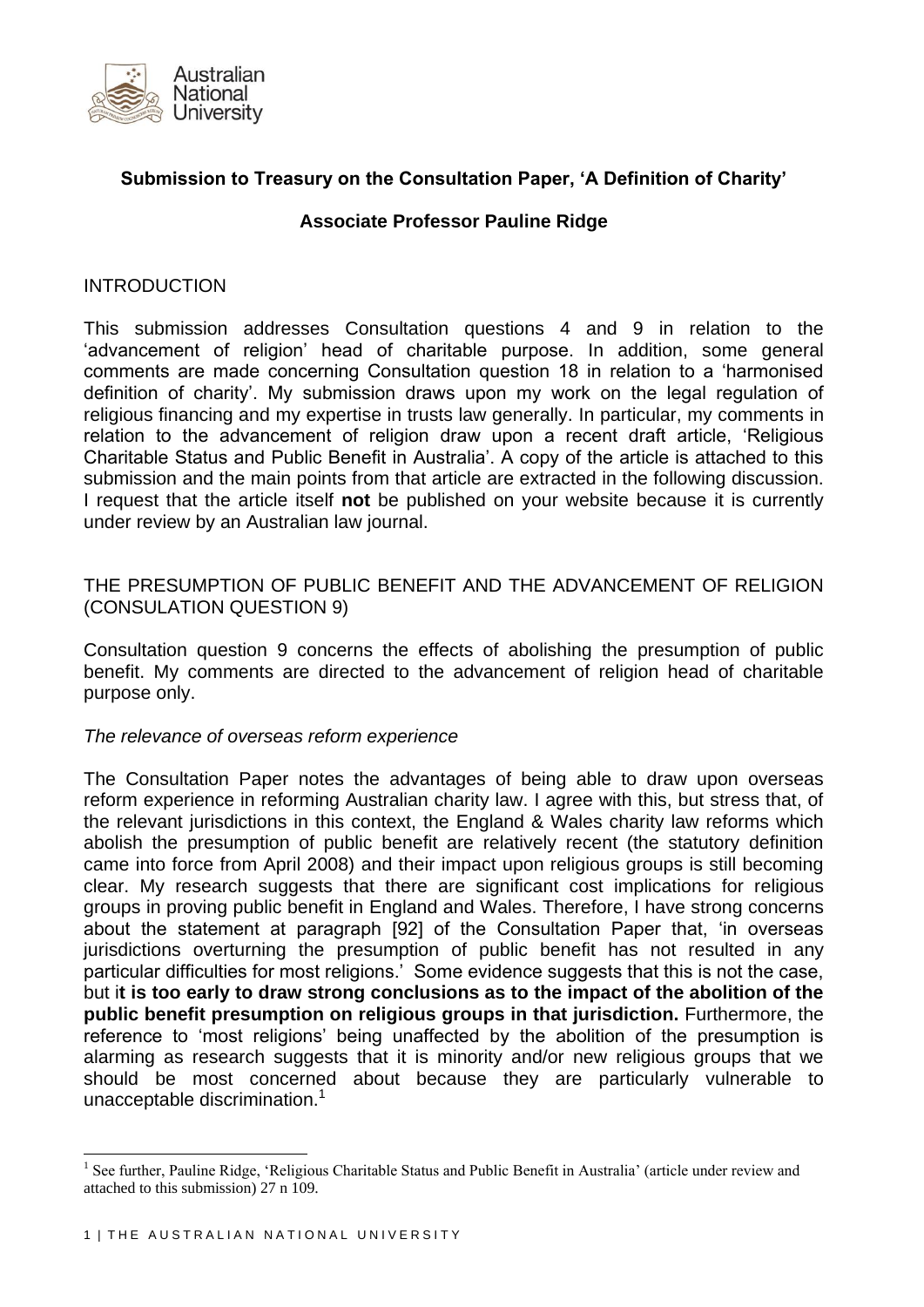As far as I am aware, the Republic of Ireland's charity law reforms which entrench a public benefit presumption with respect to the advancement of religion are yet to come into full force.

## *Formulating a defensible legislative scheme for determining public benefit from purely religious purposes*

Clearly charitable purposes must provide a public benefit given that the function of charity law is to facilitate non-State, not-for-profit activity that is beneficial to society. The difficult question is how to identify the necessary public benefit, especially in relation to purely religious purposes (for example, prayer, worship, ritual and ceremonial practices, preaching or evangelism) that do not fall under other charitable heads such as the advancement of education or the relief of poverty. The benefits flowing from purely religious purposes are likely to be intangible and not readily susceptible to positive proof of direct benefit. In addition, courts have differed as to whether subjective, faith-based perceptions of spiritual benefit may be taken into account in determining public benefit and, if so, in what way this should occur.<sup>2</sup>

## **A defensible Commonwealth legislative scheme for determining the requisite public benefit for religious charitable status must meet three criteria:**

- **It must be evidentially sound,**
- **It must comply with human rights norms and**
- **It must be cost-effective.**

### *An evidentially sound legislative scheme*

The recent High Court decision in *Aid/Watch Incorporated v Commissioner of Taxation (Aid/Watch)*<sup>3</sup> provides a model for how public benefit could be determined that would avoid the evidential difficulties involved in identifying direct public benefit from specific purely religious purposes. In *Aid/Watch* the High Court had to decide whether a lobby group's purposes were charitable, but it did not wish to evaluate the particular lobbying objectives. The Court 'held that the constitutional foundations of Australia's system of government required there to be open and free communication between the electors, the legislature and the executive. Lobbying activities of the sort undertaken by the appellant were an integral part of these constitutional processes and thus contributed to "the public welfare". It was not necessary to decide upon the merits of any particular changes advocated for by the appellant: benefit could be assumed at the higher level of abstraction.'<sup>4</sup>

The same argument can be made in relation to purely religious purposes; that is, **the public benefit from purely religious purposes is best acknowledged at a higher level of abstraction which ensures objectivity and neutrality and avoids any need to** 

<sup>2</sup> See further, Ridge, ibid 16-17; *Gilmour v Coats* [1949] AC 426; cf *O'Hanlon v Logue* [1906] 1 IR 247; *Nelan v Downes* (1917) 23 CLR 546; Matthew Harding, 'Trusts for Religious Purposes and the Question of Public Benefit' (2008) 71 *Modern Law Review* 159.

<sup>3</sup> *Aid/Watch Incorporated v Commissioner of Taxation* (2010) 241 CLR 539, 555-556 [44]-[45].

 $4$  Ridge, above n 1, 18.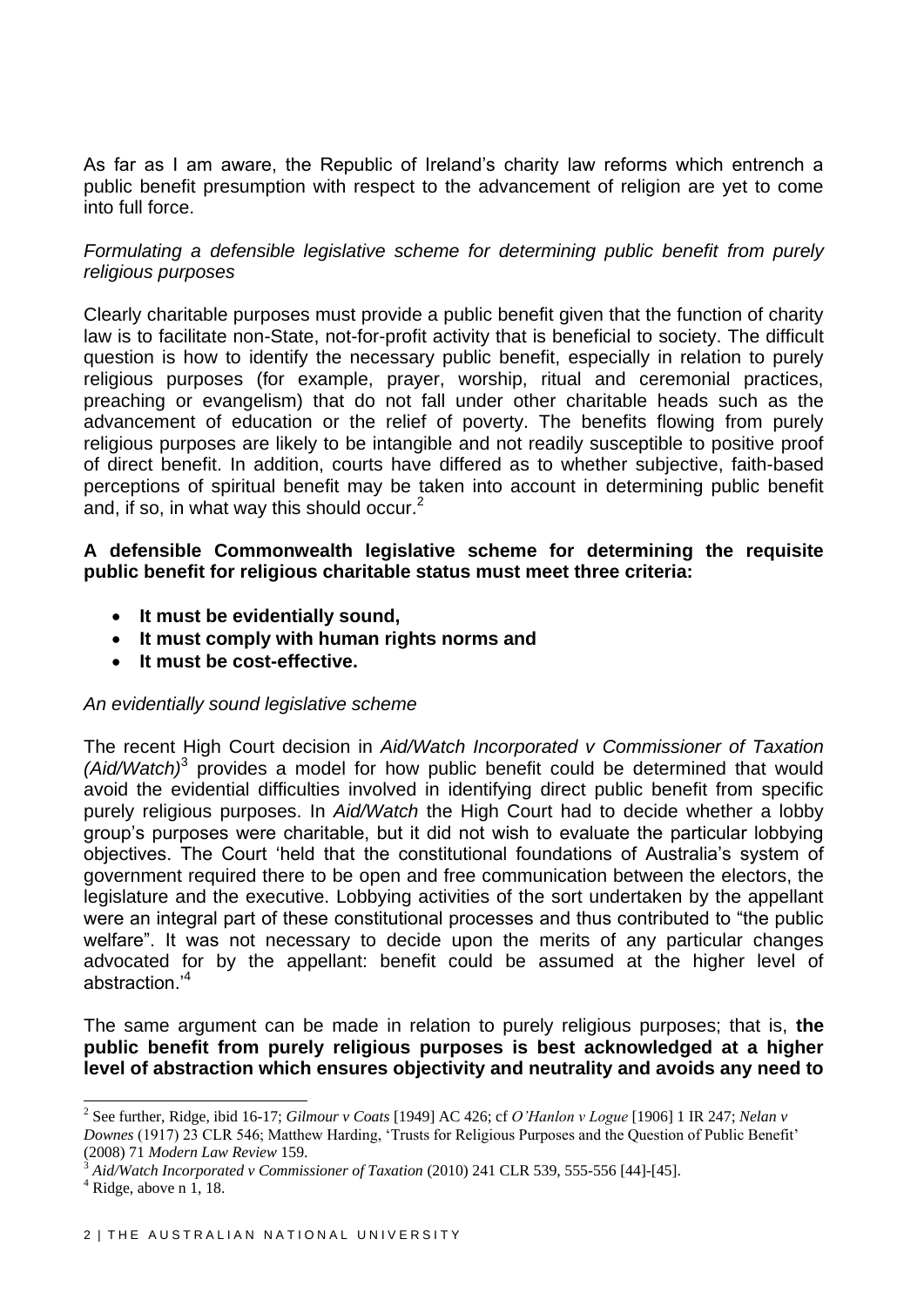**evaluate specific religious purposes**. The requisite evidence could consist of data provided by bodies such as the Productivity Commission,<sup>5</sup> but my preferred approach is to argue that evidence should be acceptable at a higher level of abstraction as was done in the *Aid/Watch* case. For example, it could be argued that a flourishing religious pluralism is vital to the health of a secular society such as Australia and this is promoted through charitable status being given to purposes for the advancement of religion. It can be argued that religious groups as a whole contribute to the wellbeing of Australian society in ways that are sufficiently well-documented to justify public benefit being accepted at the highest level of abstraction as used in the *Aid/Watch* case.

Accepting public benefit from the advancement of religion at a high level of abstraction of course does not mean that all religious purposes must necessarily be accepted as charitable. **It is still possible in an individual case to show that detriment flowing from particular purposes outweighs the higher level public benefit.**

If the *Aid/Watch* model of accepting public benefit at a high level of abstraction is not adopted and direct evidence of benefit flowing from specific purposes is required, as is the case in England and Wales, then I have one further comment. Unlike the English courts, the Irish and Australian courts have been prepared to accept as evidence of public benefit, the intangible spiritual solace gained by members of a religious group from practicing their faith, even where no tangible objective proof is available. That is, evidence of what members of a religious group *believe* can constitute evidence of a benefit to that group. For example, in *Crowther v Brophy* Gobbo J held that 'the enhancement in the life, both religious and otherwise, of those who found comfort and peace of mind in their resort to intercessory prayer' was the relevant criterion for determining public benefit, rather than the 'success' or otherwise of intercessory prayer itself.<sup>6</sup> This approach should be adopted explicitly in setting out a statutory public benefit test or administrative guidance on a statutory requirement of public benefit.

#### *Compliance with human rights norms*

Abolishing a presumption of public benefit for the advancement of religion may affect Australia's compliance with human rights norms because minority religious groups and new religious groups are particularly vulnerable to discrimination in the application of a public benefit test.

I discuss how a public benefit test may affect the human rights of religious groups at length in the attached article. For present purposes, **the main danger is that application of a public benefit test may infringe the right not to be discriminated against on the ground of religion pursuant to articles 2(1) and 26 of the** *International Covenant on Civil and Political Rights* **(***ICCPR***).** The European Court of Human Rights has emphasized that minority religious groups are susceptible to discrimination under public benefit- style tests:

<sup>5</sup> See, eg, Productivity Commission, *Contribution of the Not-for-Profit Sector* (2010) [3.2].

<sup>6</sup> *Crowther v Brophy* [1992] 2 VR 97, 100.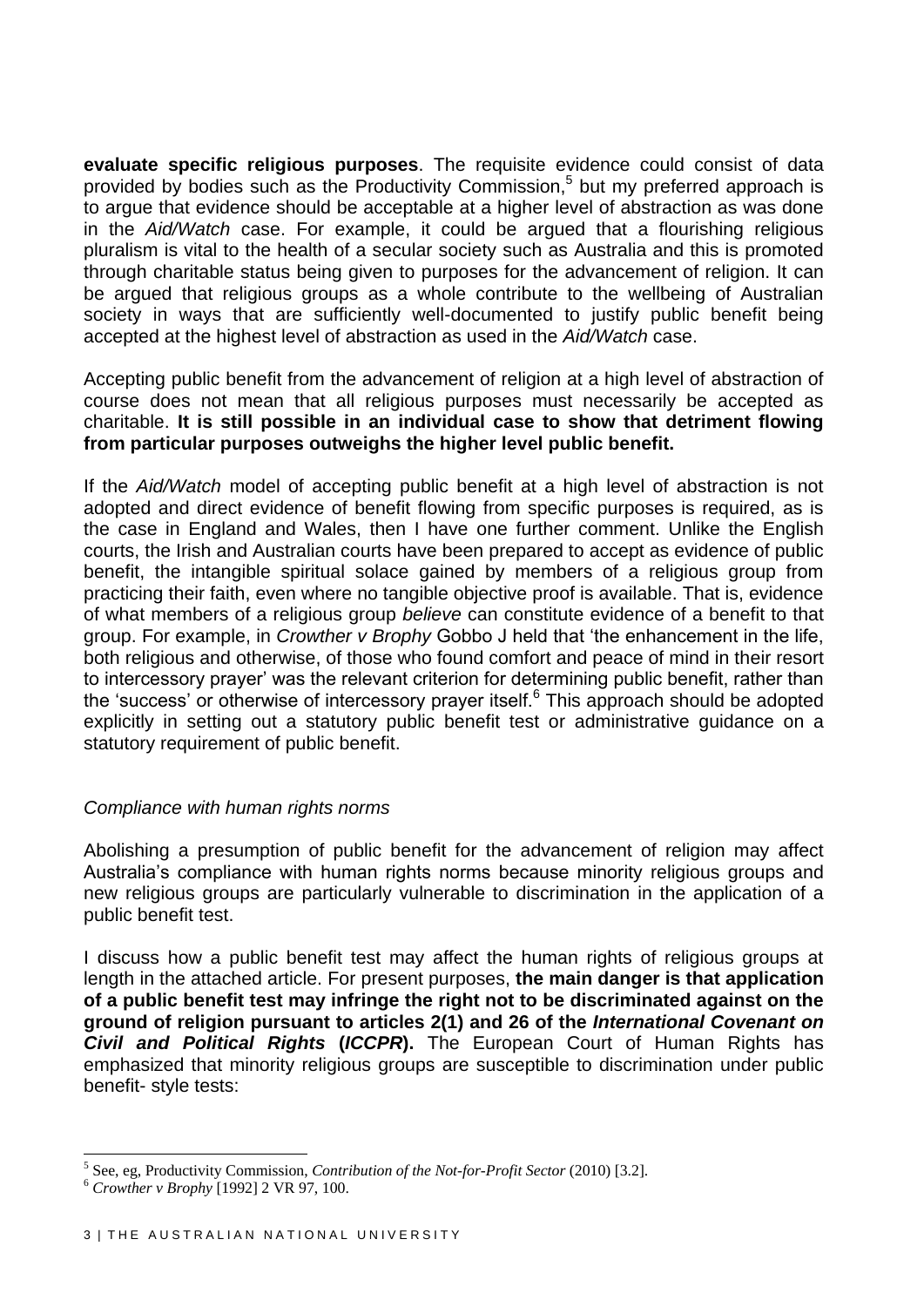if a state sets up a framework for conferring legal personality on religious groups to which a specific status is linked, all religious groups which so wish must have a fair opportunity to apply for this status and the criteria established must be applied in a non-discriminatory manner.<sup>7</sup>

**Discrimination between religious groups on the basis of whether or not they are judged to provide public benefit can be justified if the criteria for determining public benefit are 'reasonable and objective and if the aim is to achieve a purpose which is legitimate under the [ICCPR].**<sup>8</sup> Given that discrimination is almost inevitable in applying a public benefit test to religious groups, the real question will be how to ensure such discrimination is justified and proportionate to the legislation's objectives.

**Guidance on when discrimination would be justified and proportionate could be sought in the permissible restrictions on freedom to manifest religion set out in article 18(3) of the** *ICCPR***, which do not apply directly, but could be applied by analogy:** 

Freedom to manifest one's religion or beliefs may be subject only to such limitations as are prescribed by law and are necessary to protect public safety, order, health, or morals or the fundamental rights and freedoms of others.<sup>9</sup>

The Human Rights Committee's General Comment No 22 provides further guidance on the application of article 18(3). In particular,

[l]imitations may be applied only for those purposes for which they were prescribed and must be directly related and proportionate to the specific need on which they are predicated.<sup>10</sup>

Thus, if the Commonwealth's legislative scheme were to provide for criteria that excluded charitable status, along the lines of the Republic of Ireland's legislative model, it should frame those criteria in terms of 'public safety, order, health, or morals or the fundamental rights and freedoms of others'. The same should apply to any administrative arrangements for determining public benefit.

#### *Cost-effective*

1

My preliminary view, based upon my research to date regarding the effects on religious groups of abolishing the public benefit presumption in England and Wales, is that the abolition of the presumption does pose a significant burden upon religious groups. Not

<sup>7</sup> *Jehovah's Witnesses v Austria* (2009) 48 EHRR 17, 445.

<sup>8</sup> Human Rights Committee, General Comment 18, HRI/GEN/1/Rev 9 (Vol 1) 195, para 13.

<sup>&</sup>lt;sup>9</sup> The preferred interpretation is that 'public' is a descriptor of 'order, health, or morals' as well as 'safety': Malcolm D Evans, *Religious liberty and international law in Europe* (Cambridge University Press, 1997) 223.

 $10$  UN Doc HRI/GEN/1/Rev (1994) para 8.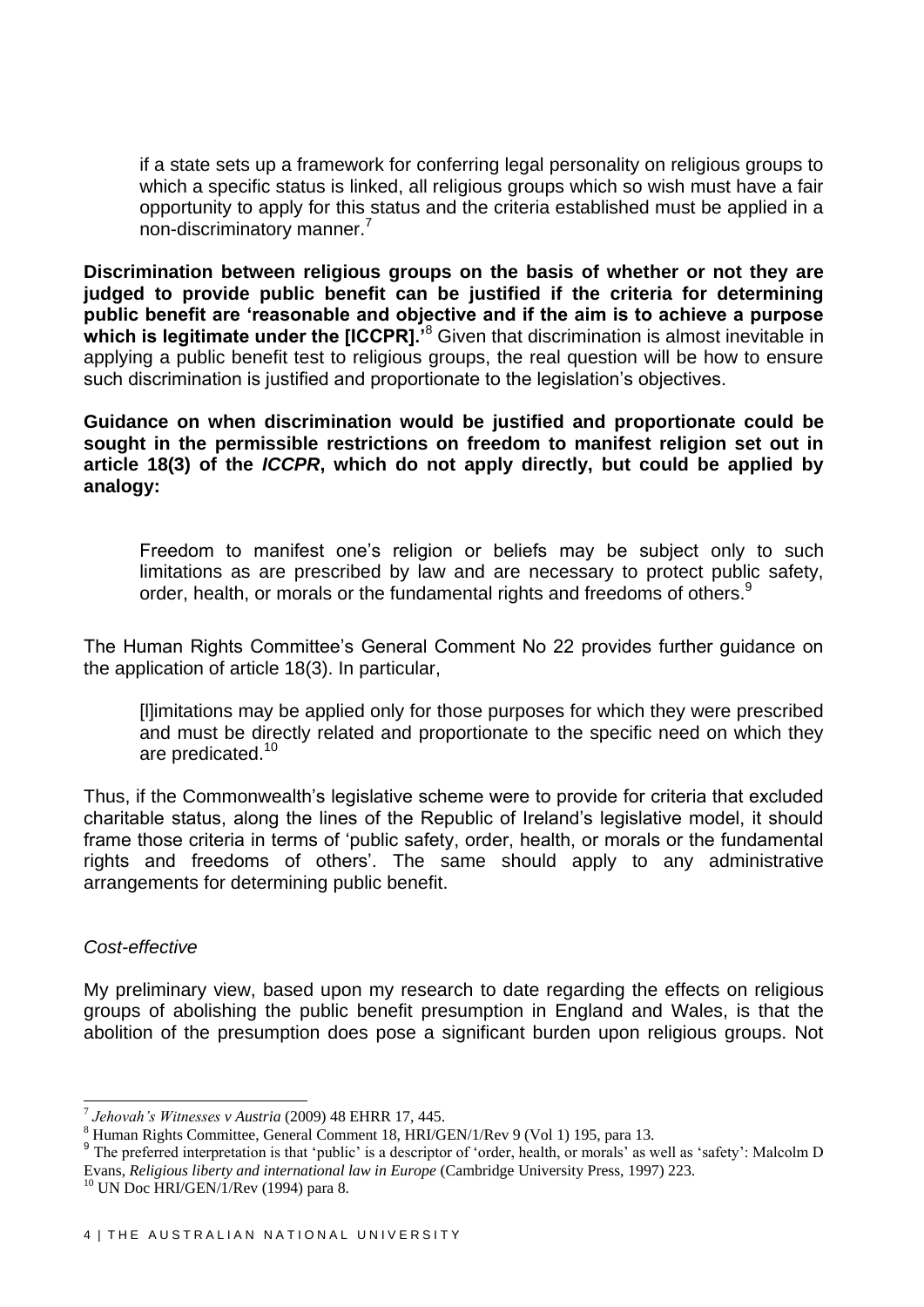only can it be administratively costly, but in some cases it may lead to a distortion of a religious group's purposes.<sup>11</sup>

For established religious groups, it is correct that abolition of the presumption is unlikely to undermine charitable status, but it imposes significant administrative costs for little obvious benefit. The example of the Charity Commission for England and Wales' public benefit assessment of the Church Mission Society (CMS) is illuminating in this respect.<sup>12</sup> The CMS is a long-established, mainstream Protestant Christian religious group. As I state in my article: 'the 10 page report of the Commission concluded without any apparent difficulty that public benefit flowed from its activities. Yet this appears a costly exercise for both parties to reach what surely must have been an entirely predictable outcome.<sup>13</sup> The CMS public benefit assessment is also of concern because the Commission appear only to have accepted the CMS's arguments as to their beneficial impact upon 'the development of civil society' (that is, intangible, higher level of abstraction benefit)<sup>14</sup> because the combination of tangible and intangible benefits (the 'totality' of benefits) was significant. This suggests that newer religions may find it harder to rely upon intangible benefits, particularly if there are no, or few, tangible benefits.'

It may be that the comments at paragraph [82] of the Consultation Paper regarding entities with 'self-evident' public benefit are intended to encompass established religious groups analogous to the CMS, but it is not clear to me how the 'self-evident public benefit' test would be any less onerous that a straight public benefit test. It also has the potential to impermissibly discriminate.

## APPLYING THE 'PUBLIC' ASPECT OF THE PUBLIC BENEFIT TEST: RELIGIOUS GROUPS CONNECTED BY BLOOD TIES (CONSULTATION QUESTION 4)

The Consultation Paper discusses the consequences of changing the common law so as to require purposes for the relief of poverty to satisfy the 'public' aspect of the public benefit requirement. This is the requirement that the persons eligible to participate in the charitable purpose must be an inclusive, public group, rather than an exclusive, private group. The Consultation Paper suggests that an undesirable consequence of applying the 'public' requirement to purposes for the relief of poverty would be that 'an entity established to relieve poverty of native title holders may not meet the current or proposed public benefit test as it is only providing benefits to native title holders who are members

 $11$  See Ridge, above n 1, 9-10 which discusses the distorting effect of the England and Wales public benefit requirement upon the purposes of the Druid Network, a new religious group seeking charitable status in 2009. <sup>12</sup> Charity Commission for England and Wales, *Church Mission Society – A public benefit assessment report*, July 2009.

<sup>&</sup>lt;sup>13</sup> Debra Morris, 'Public Benefit: the long and winding road to reforming the public benefit test for charity' in McGregor-Lowndes and O'Halloran, (eds) *Modernising Charity Law: Recent Developments and Future Directions* (Edward Elgar, 2010) 103, 120.

<sup>14</sup> Charity Commission for England and Wales, *Church Mission Society – A public benefit assessment report*, July 2009, 6. The CMS argued that less tangible or quantifiable benefits flowed from the promotion of its moral framework, namely, a 'contribution towards the development of civil society through imparting positive values, attitudes and skills.' This was attributed to 'the contribution of faith to people's well-being and the subsequent creation of societal bonds and cohesion.' It then itemised specific outcomes such as 'encouraging altruism and volunteering' and 'encouraging people to live with simplicity and a commitment to serve other people…'.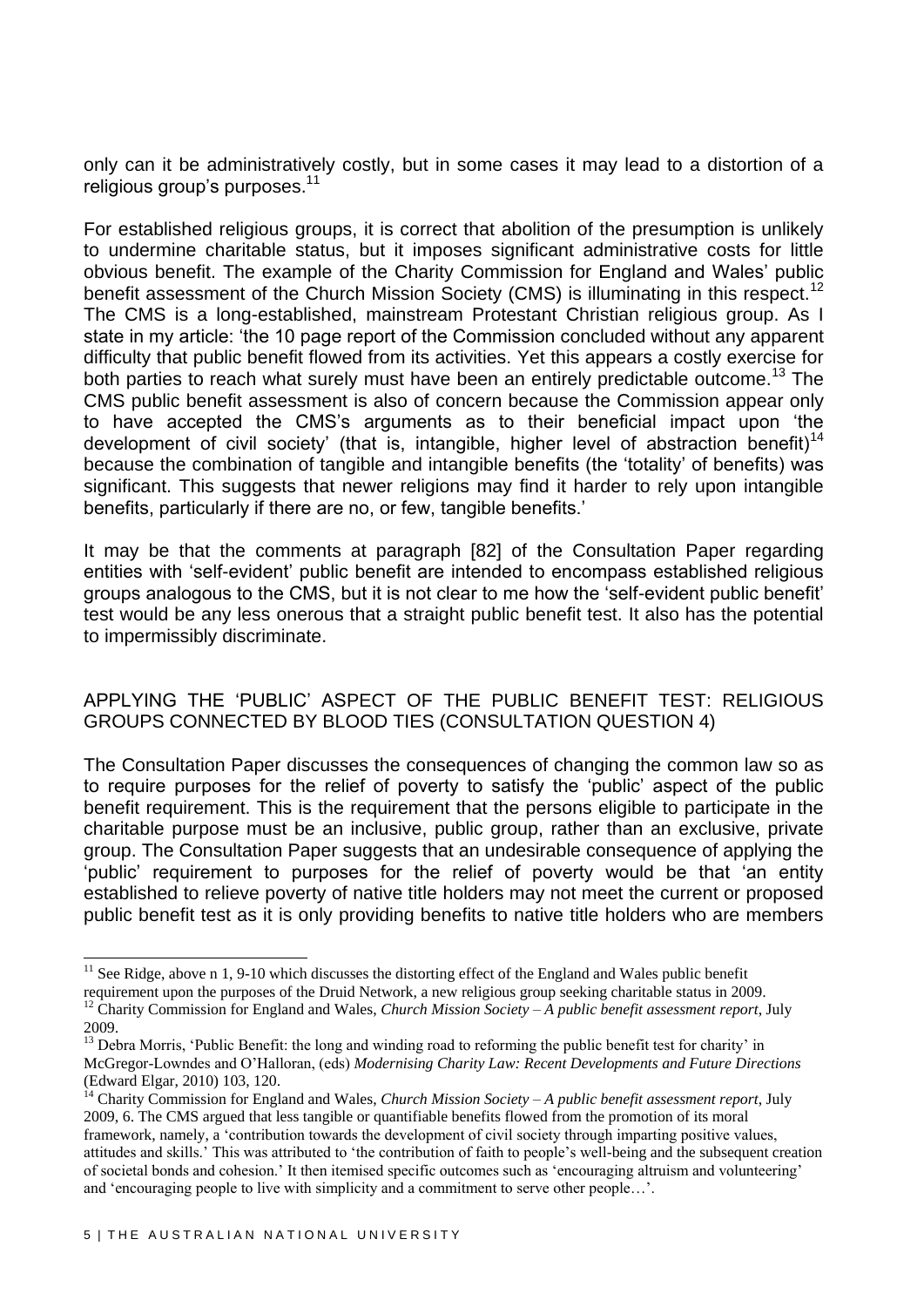of the same family.' A solution suggested by the Paper is to not disqualify charitable purposes merely because they 'benefit people connected by blood ties'.

In my view, this approach also should be taken to the advancement of religion head of charity. The 'public' aspect of the public benefit requirement in relation to religious purposes is problematic and encompasses several distinct elements that are not always properly differentiated in the case law. The element of the public requirement that is relevant here is the principle that religious purposes that are restricted to family members cannot be charitable because a family does not constitute a public group.<sup>15</sup> In my view, removing the 'blood ties' restriction for religious purposes would remove a longstanding inequity in the application of charity law to those (albeit few) religious groups that, by their nature, are *necessarily* restricted to family groups (eg Chinese ancestor worship).<sup>16</sup> Such groups should not be excluded from charitable status on the 'public' ground if they otherwise satisfy the requirements for charitable status. Such an approach would not allow charitable status to religious purposes that were not necessarily restricted to a family group (eg a trust for the religious education of the settlor's grandchildren).<sup>17</sup>

### A HARMONISED DEFINITION OF CHARITY: CONSULTATION QUESTION 18

Australia's federal system self-evidently presents problems for the reform of charity law that have not been present in overseas jurisdictions. It is not clear from the Consultation Paper how the proposed legislative reforms (that only apply to charity for Commonwealth legislative purposes) will interact with the common law of charity applying to trusts for purposes. Clearly, in relation to most trusts there will be fiscal incentives to meet a Commonwealth statutory definition of charity as well as the common law definition. But imagine the scenario of a testamentary trust for purposes where the testator has not paid regard to, and may not meet, a statutory definition. Here, there is the potential for litigation to determine:

1. is there a valid charitable trust at common law or does the trust fund fall into the residuary estate?

- 2. is there a valid charitable trust for State or Territory fiscal and other purposes?
- 3. is there a valid charitable trust for Commonwealth purposes?

A change to the current common law can only be effected by State and Territory legislation and this should be a priority in order to avoid confusion and complexity in the law of trusts.

SUMMARY OF MAIN POINTS

*Consultation Questions 7-9*

-

<sup>15</sup> *Yeap Cheah Neo v Ong Cheng Neo* (1875) LR 6 PC 381.

 $16$  Ibid.

<sup>17</sup> See *Re Coats' Trusts* [1948] 1 Ch 340, 345.